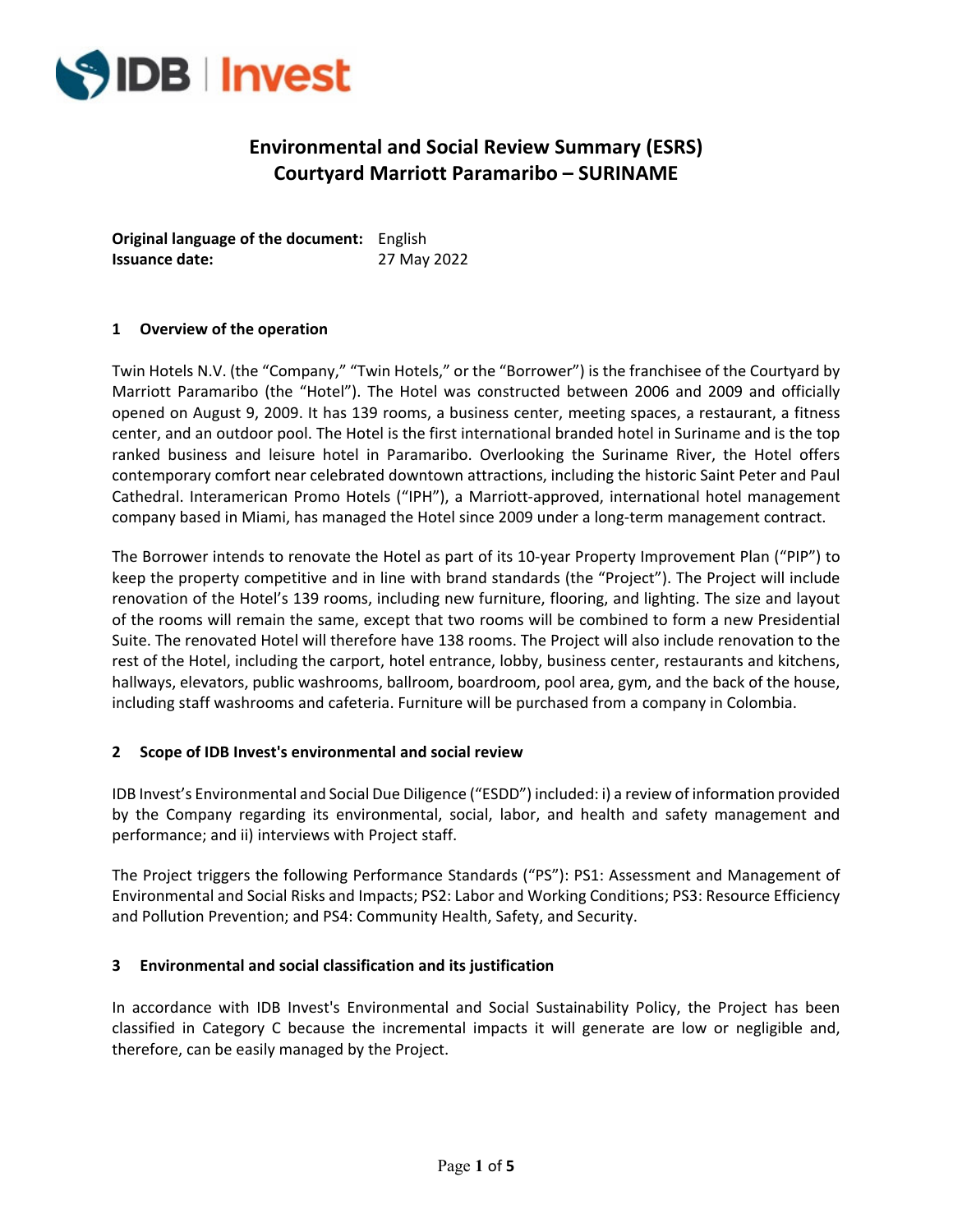## **4 Environmental and social risks**

## 4.1 Assessment and Management of Environmental and Social Risks and Impacts

Marriott's "Serve 360" sustainability and social impact platform aims to align the Company's activities with the United Nations Sustainability Development Goals("SDGs"). The platform consists of the following four coordinates, each of which is tied to specific SDGs: i) Nurture our World; ii) Sustain Responsible Operations; iii) Empower through Opportunity; and iv) Welcome All and Advance Human Rights. Each coordinate has 2025 Sustainability and Social Impact Goals. Progress towards achieving these goals is reported in Marriott's annual Serve 360 Report, which is aligned with Global Reporting Initiative ("GRI") Standards and includes recommendations from the Sustainability Accounting Standards Board ("SASB") and the Taskforce on Climate‐related Financial Disclosures ("TCFD") frameworks.

The Nurture our World coordinate includes support for employee wellness, community investment, and environmental programs. The most recent Serve 360 Report indicates that support for community investment programs included COVID‐19 response and disaster relief in 2021. Support for environmental programs included the planting of trees, the protection of mangroves, rainforests, reefs, and wildlife, and fishery improvement. The Sustain Responsible Operations coordinate covers resource efficiency and pollution prevention, the Empower through Opportunity coordinate focuses on diversity, equity, and inclusion, and the Welcome All and Advance Human Rights coordinate consists of programs to support human rights, including human trafficking awareness.

As a franchise holder, the Hotel is required to participate in Marriott's Environmental and Sustainability Hub ("MESH"), which is a Serve 360 environmental reporting system, and to report to Marriott twice a year through this system.

As required by the franchise, the Hotel currently complies with all Marriott policies and procedures and is audited yearly for compliance. Marriott's Sustainability Policy commits to: i) building and operating sustainable hotels; ii) communicating and reporting on its progress; iii) developing innovative sustainability initiatives; iv) educating and training externally and internally; and v) integrating sustainability throughout its supply chain. It also commits to managing, measuring, and minimizing its negative impacts regarding the following topics: i) biodiversity and ecosystem protection; ii) carbon footprint and climate change mitigation; iii) natural resource conservation; iv) waste and pollution management; and v) water risk issues.

The Hotel has not been required by the government of Suriname to conduct an Environmental and Social Impact Assessment or to obtain an Environmental License for the Project, since it involves renovations to an existing building. The Project, however, will develop an Environmental and Social ("E&S") Risk Matrix to identify, assess, and develop measures to mitigate the occupational health and safety ("OHS") risks associated with the Project.

The Managing Director is responsible for managing the environmental and social performance of the Hotel. The Managing Director is assisted in this responsibility by the Residence Manager, Director of Security, and 10 security staff that are fully trained in fire and life safety, evacuation, and first aid.

The Hotel has an emergency response plan for operations. Although labeled an Evacuation Plan (*Ontruimingsplan*), it includes procedures, including but not limited to evacuation, for responding to the following emergencies: i) fire; ii) flood; iii) storm damage; iv) gas leak; v) bomb threat; vi) order of a competent authority (police, fire department); and vii) other situations. The plan describes roles and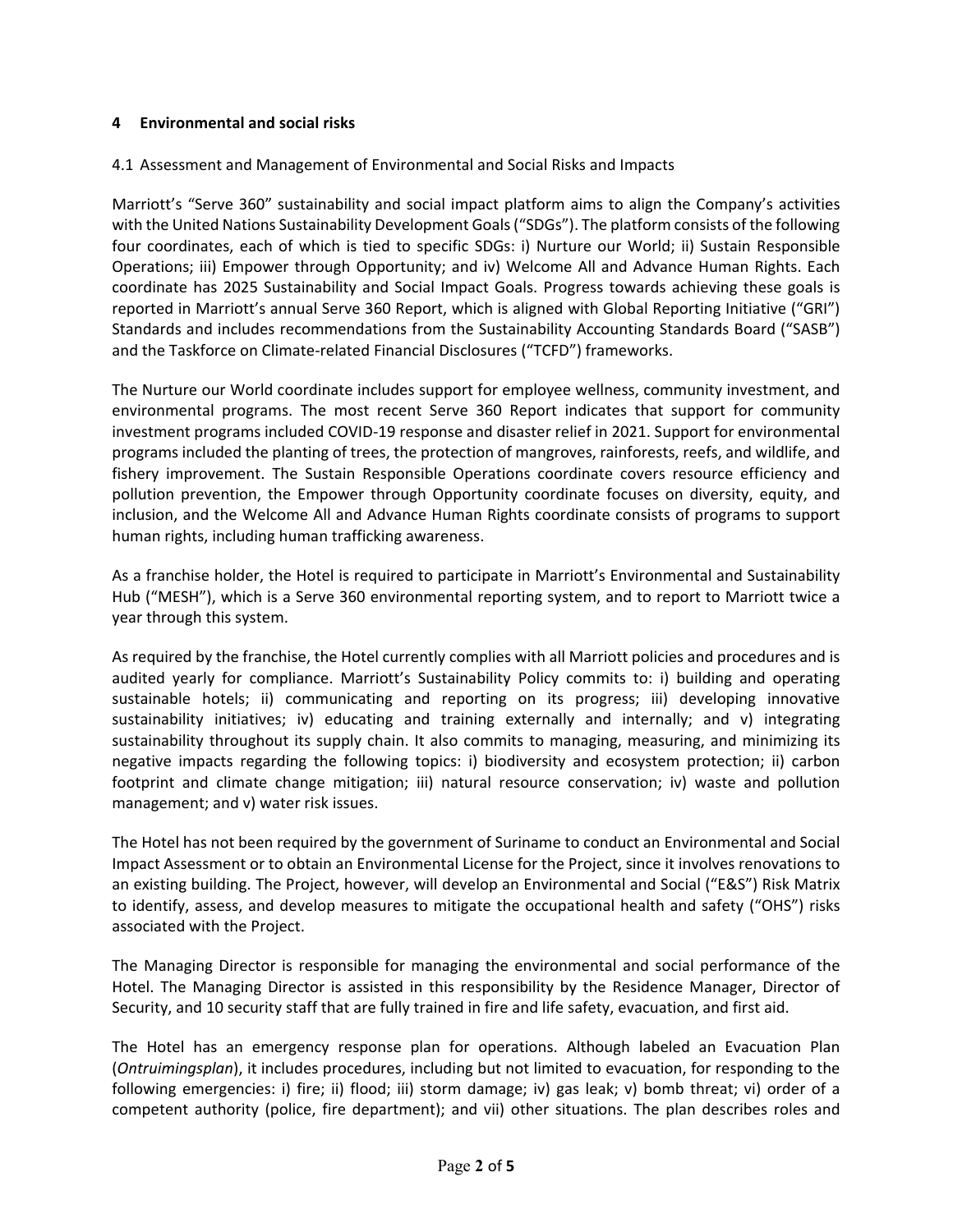responsibilities of each member of the Hotel's emergency response team, which consists of the Director, Team Leader/Manager, security guards, and other team members. It describes the Hotel's emergency response features, including a fire alarm system, smoke detectors (in every room), an evacuation alarm, and a sprinkler system. It describes and provides maps depicting evacuation routes and assembly points, and describes procedures for counting personnel and guests at the assembly points following an evacuation. The plan requires emergency response training for members of the emergency response team and general personnel, and requires an emergency simulation at least once a year.

The Hotel maintains a close relationship with the casino that operates on its property, as well as members of the local community. Since the Project will only involve renovations within the existing Hotel, there will be no affected communities. As a result, no Project-specific public consultation or stakeholder engagement is required.

In addition to audits by Marriott, the Hotel has yearly third‐party audits of its life and fire safety (L&FS) systems, procedures, and training. The Hotel also conducts yearly fire and evacuation drills and provides yearly training to employees on first aid and the use of defibrillators.

## 4.2 Labor and Working Conditions

The Hotel currently has 96 full time employees, 44 of which are women, and 30 part time workers, 16 of which are women. All Hotel workers are employed by IPH Suriname N.V., which is the local affiliate of IPH. The renovation will be conducted by 20 to 30 local construction workers to be employed by a General Contractor.

The Hotel has an Human Resources("HR") Policy and Procedure Manual that describes working conditions and terms of employment, including: i) payroll; ii) working hours and schedule; iii) leave of absence; iv) overtime; v) code of conduct; vi) employer and employee rights and obligations; vii) safety rules; viii) sexual harassment; ix) wages and benefits; x) health insurance; xi) complaints; xii) termination of employment; and xiii) performance management.

Marriott's Human Rights Policy Statement states its acknowledgement and respect for the principles contained in the United Nations Universal Declaration of Human Rights; supports and upholds the elimination of discriminatory practicesin all aspects of employment; and promotes diversity and inclusion within its business operations. Marriott does not recruit child labor or support any kind of forced, bonded, or compulsory labor. It provides training on human trafficking awareness and prevention, implements a no fees recruitment policy, and supports freedom of association and the right to collective bargaining, although none of the Hotel's employees are currently affiliated with a union.

Marriott's Modern Slavery Statement includes procedures to identify, manage, and provide training to employees on the following risks: i) sex trafficking in operations; ii) labor trafficking in operations; iii) labor trafficking in the supply chain; and iv) labor trafficking in the construction phase. Marriott's Global Procurement Supplier Conduct Guidelines includes requirements on anti‐discrimination, prevention of forced labor and human trafficking, prevention of child labor, prevention of unethical recruitment, freedom of association and collective bargaining, and workplace conditions. Marriott is on track to reach its goal to ensure 100% of on‐property associates receive human rights training, including on human trafficking, responsible sourcing, and ethical recruitment, by 2025.

The HR Policy and Procedure Manual describes the Hotel's procedure to address employee complaints and provides the complainants with several stages to discuss the matter. First, the employee should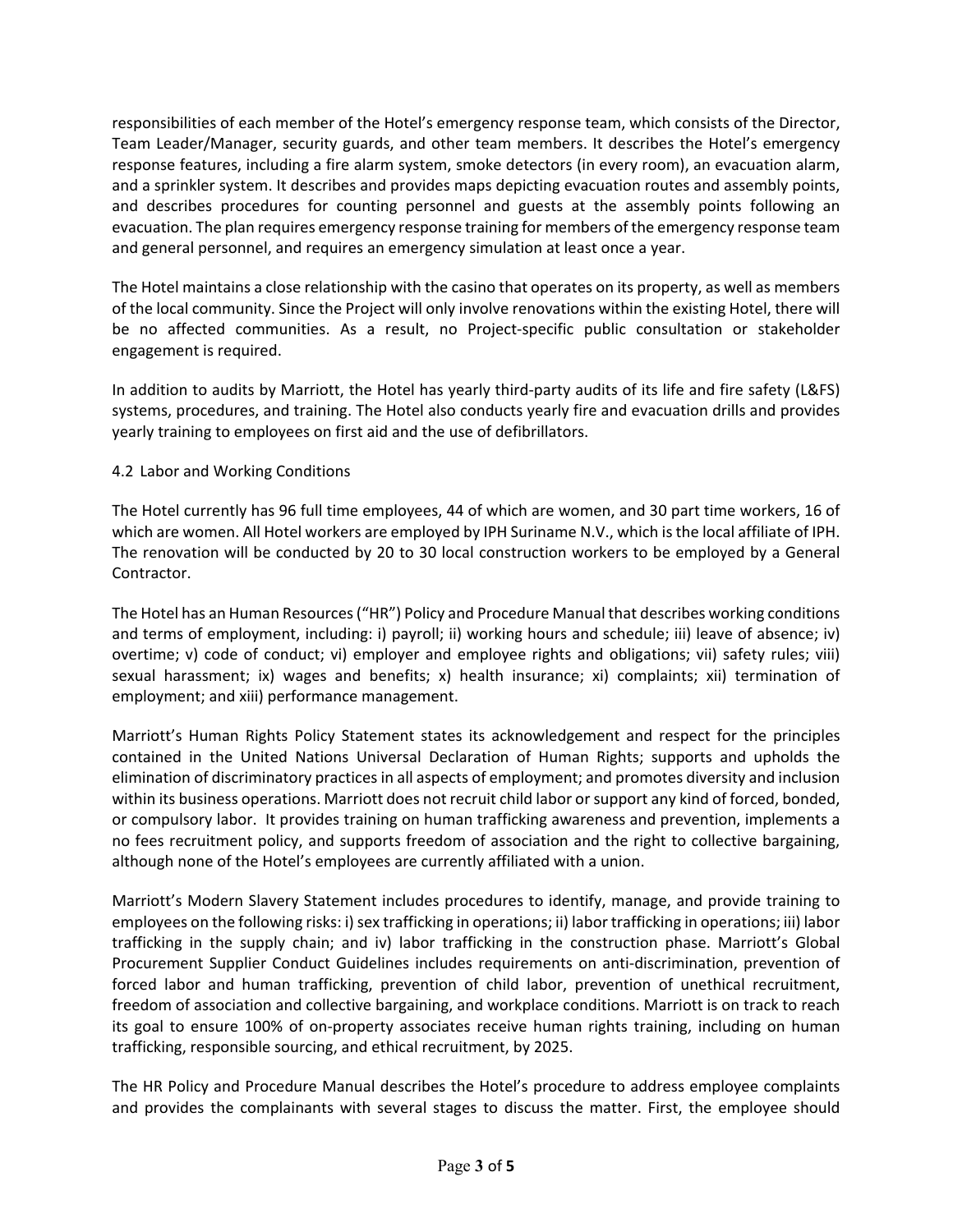discuss the issue with their immediate supervisor. If unsatisfied, they should speak with the Human Resources Department. Ifstill unsatisfied, they can raise the concern with the General Manager. The Code of Conduct Policy within the manual states that all reports are dealt with in a timely and confidential manner, and that employees utilizing correct reporting procedures will not be disadvantaged or prejudiced (i.e., no retaliation).

The HR Policy and Procedure Manual includes "safety rules" for employees to follow during operation of the Hotel. The General Contractor selected for the renovations will develop and implement an Occupational Health and Safety Plan for construction. The Hotel will assign a Project Manager employed by IPH Suriname N.V. to conduct daily inspections and monitor the daily activities of the General Contractor, including their OHS performance.

# 4.3 Resource Efficiency and Pollution Prevention

The Hotel has taken several actions in recent years to improve its resource efficiency, including: i) changing light fixtures and utilizing light emitting diode ("LED") bulbs; ii) shift to paperless check in; iii) recycling of cooking oil (converted by a third party to biofuel utilized to produce more cooking oil); iv) utilizing food waste as animal feed (donated to animal shelters); and v) replacing plastic packaging. However, it does not currently have a recycling program because there is no recycling facility in the country. The Hotel has conducted two studies and is conducting a third on the feasibility of installing solar panels as part of the renovation.

The only hazardous materials utilized in the operation of the Hotel are cleaning agents, light bulbs, and refrigerants utilized in air conditioning units. These materials are stored in safe and secure locations within the Hotel. The Hotel will develop a plan with further details on the management of these materials.

No asbestos was utilized in the construction of the Hotel, and no hazardous materials will be utilized for its renovation, except for some chemicals such as paint. The renovations will occur on a floor‐by‐floor basis, so guests will not have access to work areas (and thus hazardous materials) during the Project.

The Hotel has a wastewater treatment plant that treats all wastewater produced in its facilities before its discharge into the Suriname River in compliance with Suriname regulations. Grease is discharged into a septic tank that is emptied by a certified third‐party contractor.

# 4.4 Community Health, Safety, and Security

Since the Project will only involve renovations within the existing Hotel, no material community health and safety impacts are anticipated other than a slight increase in traffic during the construction phase.

The Hotel has unarmed security guards. In the event of a security incident, their procedure is to contact the local police. The guards are provided with annual training on L&FS and serve on the Hotel's emergency response team as described in its Evacuation Plan.

## **5 Proposed management measures**

The Project will develop an Environmental Management Plan for the Project to include measures to mitigate the risks and impacts identified in the E&S Risk Matrix, including the management of solid waste and hazardous materials.